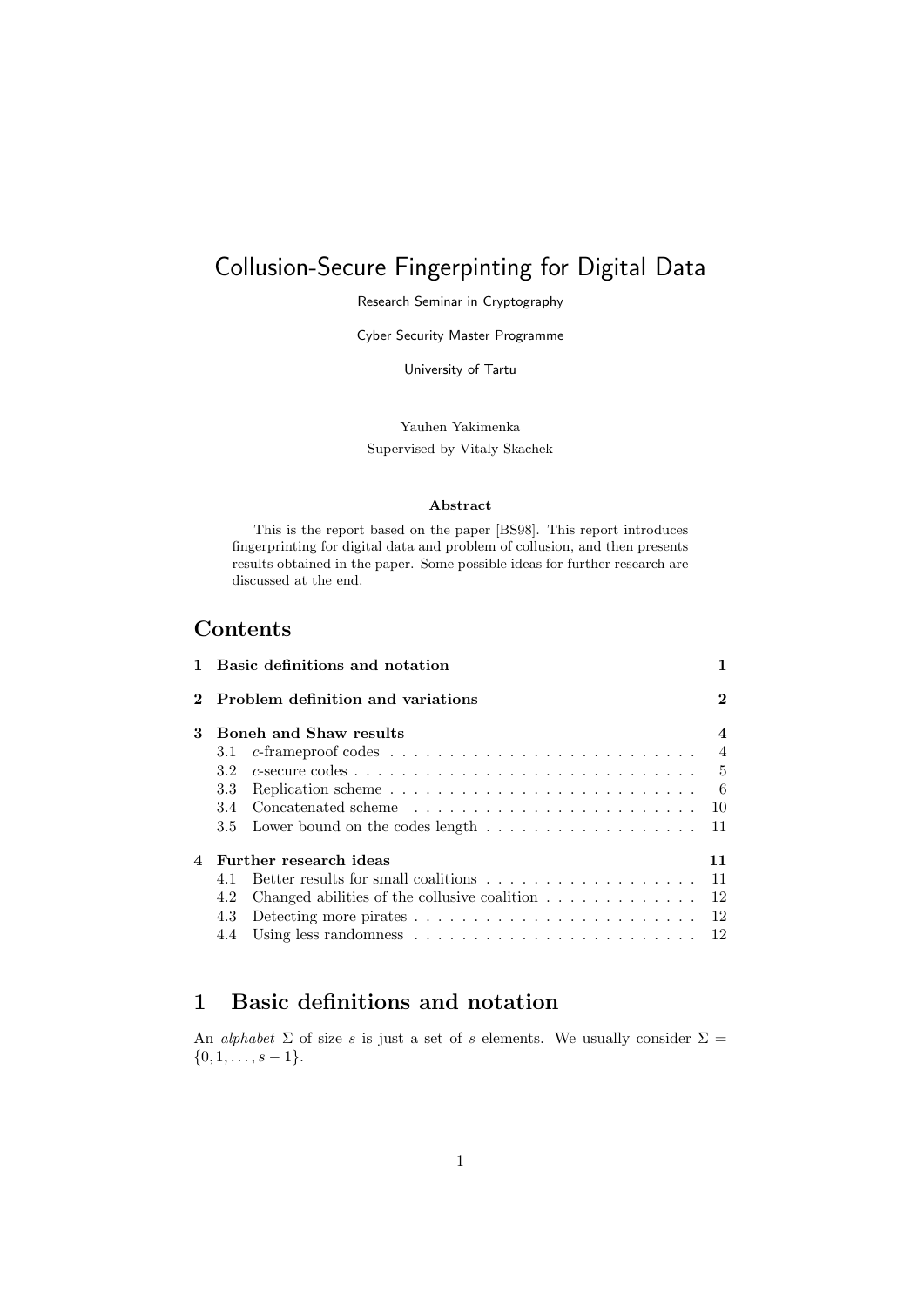For string  $u \in \Sigma^l$  and the set of positions  $I = \{i_1, i_2, \ldots, i_s\} \subset \{1, 2, \ldots, l\}$ we define<sup>[1](#page-1-1)</sup>

$$
u|_I = (u_{i_1}, u_{i_2}, \dots, u_{i_s}).
$$

The Hamming distance between two strings u and v of length  $l$  over the same alphabet  $\Sigma$  is the number of positions at which the corresponding symbols are different:

$$
\mathsf{d}(u,v) = |\{i \mid i = 1,2,\ldots,l,\ u_i \neq v_i\}|.
$$

The Hamming weight of the string  $u \in \Sigma^l$  is the hamming distance from the all-zero string of the same length:

$$
\mathsf{w}(u) = \mathsf{d}(u, \underbrace{00\dots0}_{l \text{ times}}).
$$

Let  $\Sigma$  be an alphabet of size s. A set  $\Gamma = \{w^{(1)}, w^{(2)}, \ldots, w^{(n)}\},\$  where every element  $w^{(i)}$  (called codeword) is a string of length l over  $\Sigma$ , is called an  $(l, n)$ -code.

The  $(L, N)$ -code over an alphabet of p letters is said to be an  $(L, N, D)_p$ -Error-Correcting Code (or ECC, in short), if the Hamming distance between every pair of codewords is at least D.

Let  $\eta$  be a binomial random variable over k experiments with success probability  $1/2$ , i.e.

$$
\mathbf{P}\{\eta = r\} = \frac{1}{2^k} \binom{k}{r} \text{ for all } 0 \le r \le k,
$$

$$
\mathbf{E}\{\eta\} = \frac{k}{2}.
$$

For any  $a > 0$  the standard *Chernoff bound* states the following:

$$
\mathbf{P}\left\{\eta \leq \frac{k}{2} - a\right\} \leq e^{-2a^2/k}.
$$

## <span id="page-1-0"></span>2 Problem definition and variations

Illegal copying is a major problem in many areas. For digital material this is especially true, because copying such material is quite easy and no information is lost in the process. In addition, the growth of the Internet makes it possible to distribute the material in a much larger scale than before. And because of both technical and legal issues it is often difficult to find and prosecute the pirates.

Digital fingerprinting was introduced for the first time by Wagner [\[Wag83\]](#page-12-0) in 1983. In digital fingerprinting the vendor embeds a secret unique mark in each copy of the digital object. This mark, the fingerprint, makes it possible to identify the buyers. Those guilty buyers who participated in illegal distribution will be occasionally called pirates.

In fact, the set of all these unique marks is a code.

But the next challenge is collusions of users. Since every user is given a slightly altered copy of the file, two or more users (the coalition) can simply

<span id="page-1-1"></span><sup>&</sup>lt;sup>1</sup> We assume that  $i_1 < i_2 < \ldots i_s$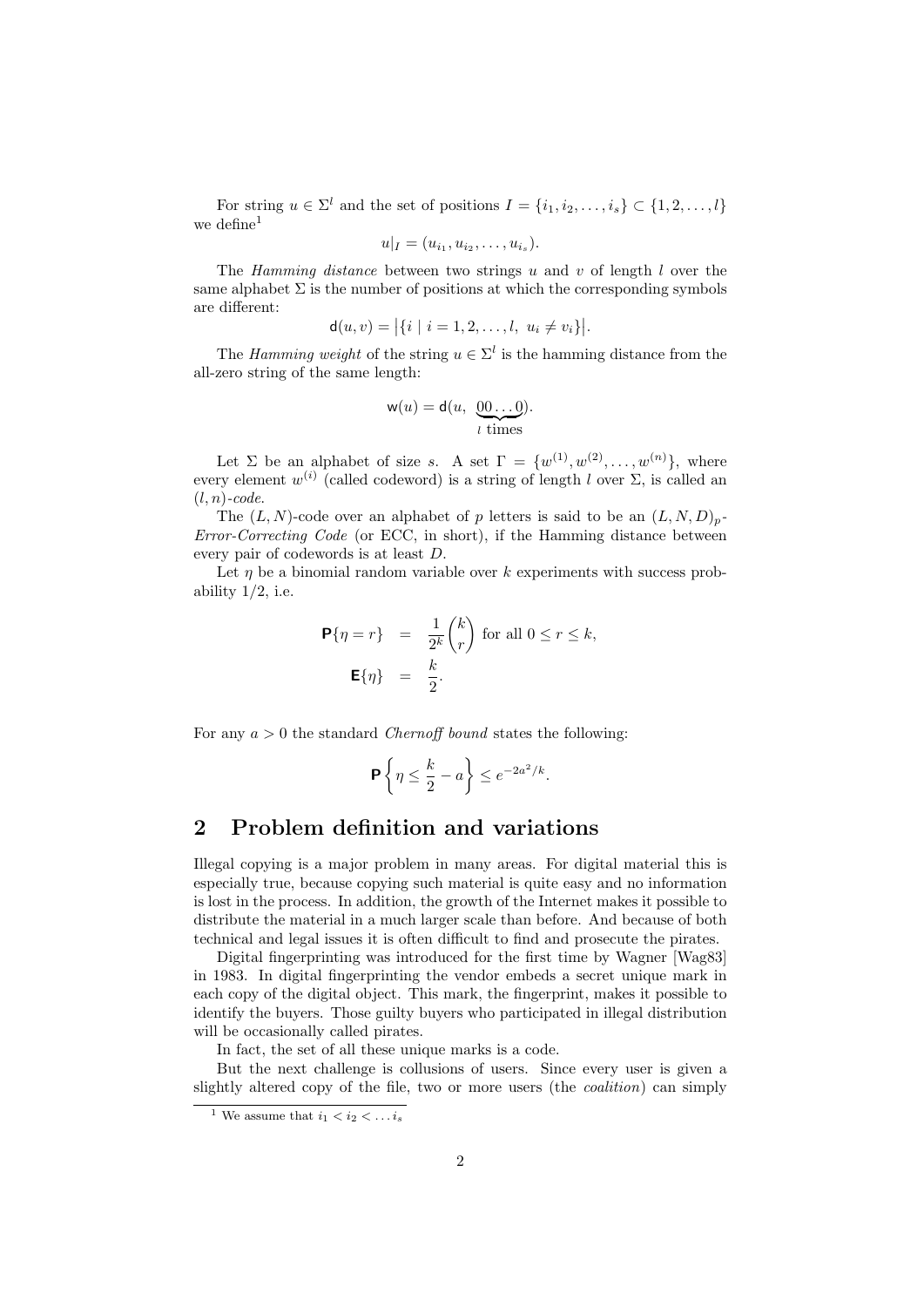identify different bits in their copies (e.g. by running some kind of diff utility). We will often equate the coalition and set of their codewords.

For further analysis the Marking assumption is introduced. This property claims that users cannot change the state of an undetected mark without rendering the object useless. It is assumed that marks satisfying this property exist for the objects being fingerprinted.<sup>[2](#page-2-0)</sup>

When pirates from the coalition compare their copies they cannot define marking positions if they have the same marks in these positions. They just cannot distinguish them from all the other information in the file. Formally this could be defined in the following way.

**Definition 1** ([\[BS98,](#page-11-0) Definition II.2]). Let  $\Gamma = \{w^{(1)}, w^{(2)}, \ldots, w^{(n)}\}$  be an  $(l, n)$ -code and C be a coalition of users. For  $i \in \{1, 2, \ldots, l\}$  we say that position  $i$  is undetectable for  $C$  if the words assigned to users in  $C$  match in their ith position.

For example let us consider the following fragments of the files of two pirates:

↓ ↓ ↓ ...  $0 \quad 1 \quad 1 \quad 0 \quad 1 \quad 1 \quad 0 \quad 1 \quad 1 \quad 1 \quad 0 \quad 0 \quad 0 \quad \ldots$ ...  $0 \t0 \t1 \t0 \t1 \t1 \t1 \t1 \t0 \t0 \t0 \t...$ 

Bits in bold are embedded marks, i.e. the first pirate has the copy marked with 10010 while the second copy has the mark 00100. Note that pirates do not know the positions of marks. That's why they can only detect bits marked with arrows on the picture. When we say that position  $i$  is undetectable,  $i$  means number of position in the embedded fingerprint, not the entire file.

Next let us describe what the coalition is able to do. If the ith mark is detectable by coalitions  $C$  then the coalition can generate an object in which the *i*th mark is in any of its s states or is unreadable (wiped out). We denote wiped out mark by '?'.

**Definition 2** ([\[BS98,](#page-11-0) Definition II.3]). Let  $\Gamma = \{w^{(1)}, w^{(2)}, \ldots, w^{(n)}\}$  be an  $(l, n)$ -code and C be a coalition of users. Let R be the set of undetectable positions for  $C$ . Define the **feasible set** of  $C$  as

$$
F_{\Gamma}(C) = \left\{ w \in (\Sigma \cup \{? \})^l \mid w|_{R} = w^{(u)}|_{R} \right\}
$$

for some user u in  $C$  (no matter which particular user, since all of the users in C have the same characters in undetectable positions).

We sometime will omit  $\Gamma$  in subscript if it is obvious which code is considered.

So coalition ability is just producing codewords from its feasible set. The ability to make the mark unreadable is crucial here. As it will be shown later, it makes impossible to construct non-trivial deterministic secure fingerprinting schemes.

<span id="page-2-0"></span><sup>2</sup> In fact, this is not a simple task in real world. For instance, marking assumption for software is widely believed to be true, but exact universal algorithms have not been introduced yet.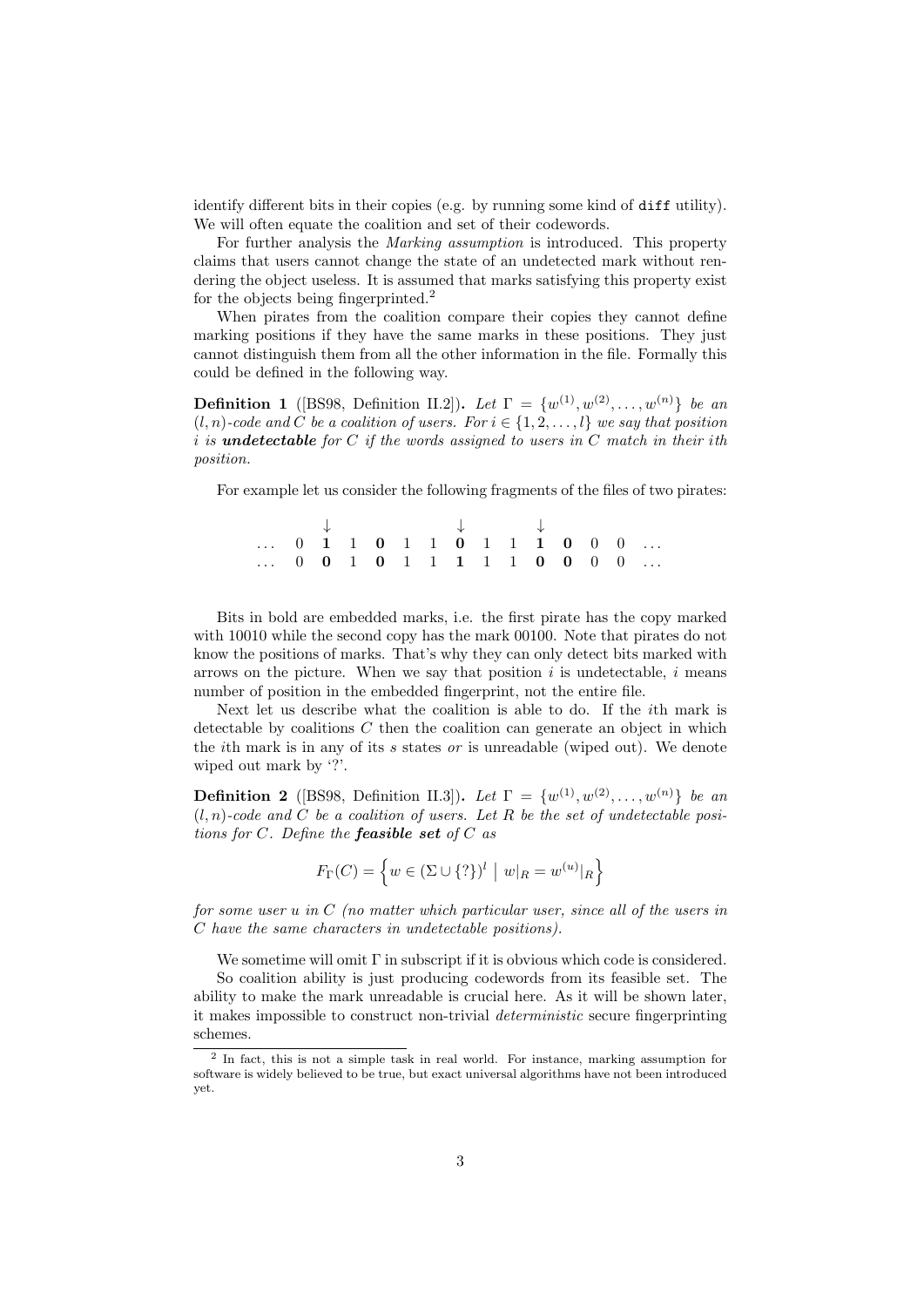## <span id="page-3-0"></span>3 Boneh and Shaw results

We now turn to the particular results of the paper [\[BS98\]](#page-11-0). The structure of the paper is sequential. The schemes are introduced starting with the simplest and then subsequent schemes are based on previous ones.

#### <span id="page-3-1"></span>3.1 c-frameproof codes

To get familiarized with the domain, we will study problem which a bit distant from the rest of this report. We will discuss the following. One wants to build the code which will not allow any coalition to frame an innocent user. This means that coalition cannot generate any correct codeword except those already in coalition. This property will be relaxed by limiting the size of coalition to c users. Formally we define it as follows.

**Definition 3.** A code  $\Gamma$  is c-frameproof if for every coalition C of size at most c it holds that  $F(C) \cap \Gamma = W$ , where W is the set of words of users from coalition C.

Next the code  $\Gamma_0(n)$  is defined over the alphabet  $\Sigma = \{0, 1\}.$ 

**Construction 1.**  $\Gamma_0(n)$  is the  $(n, n)$ -code containing all the words of Hamming weight 1.

For instance,  $\Gamma_0(3) = \{100, 010, 001\}.$ 

Let us show that  $\Gamma_0(n)$  is *n*-frameproof. Indeed, any coalition of size c detects exactly c bits in the positions they have 1's. Since any other user not in the coalition has 1 in another position (which remains undetectable for the coalition). Finally the coalition of  $n$  users contains all the users therefore they cannot frame anyone not in the coalition simply because there are no users left.

But  $\Gamma_0(n)$  is rather useless in practice since its length is equal to the number of users. To construct more efficient code, we could compose it to any  $(L, N, D)_p$ -Error-Correcting-Code.

Now let us describe the construction of c-frameproof code.

<span id="page-3-2"></span>**Construction 2.** Let  $\Gamma = \{w^{(1)}, w^{(2)}, \ldots, w^{(n)}\}$  be an  $(l, n)$ -code over  $\Sigma$  and let  $\Upsilon$  be an  $(L, N, D)_n$ -ECC. Then composition code  $\Gamma' = \Gamma \circ \Upsilon$  is defined as follows: for a codeword  $v = v_1v_2 \ldots v_L \in \Upsilon$  let

$$
W_v = w^{(v_1)} \|w^{(v_2)}\| \dots \|w^{(v_L)} \in \Sigma^{lL}.
$$

Then  $\Gamma' = \{W_v \mid v \in \Upsilon\}.$ 

Let us prove that constructed code is indeed *c*-frameproof.

<span id="page-3-3"></span>Lemma 1 ([\[BS98,](#page-11-0) Lemma III.2]). If Construction [2](#page-3-2) satisfies

$$
D > L\left(1 - \frac{1}{c}\right),
$$

then  $\Gamma'$  is c-frameproof.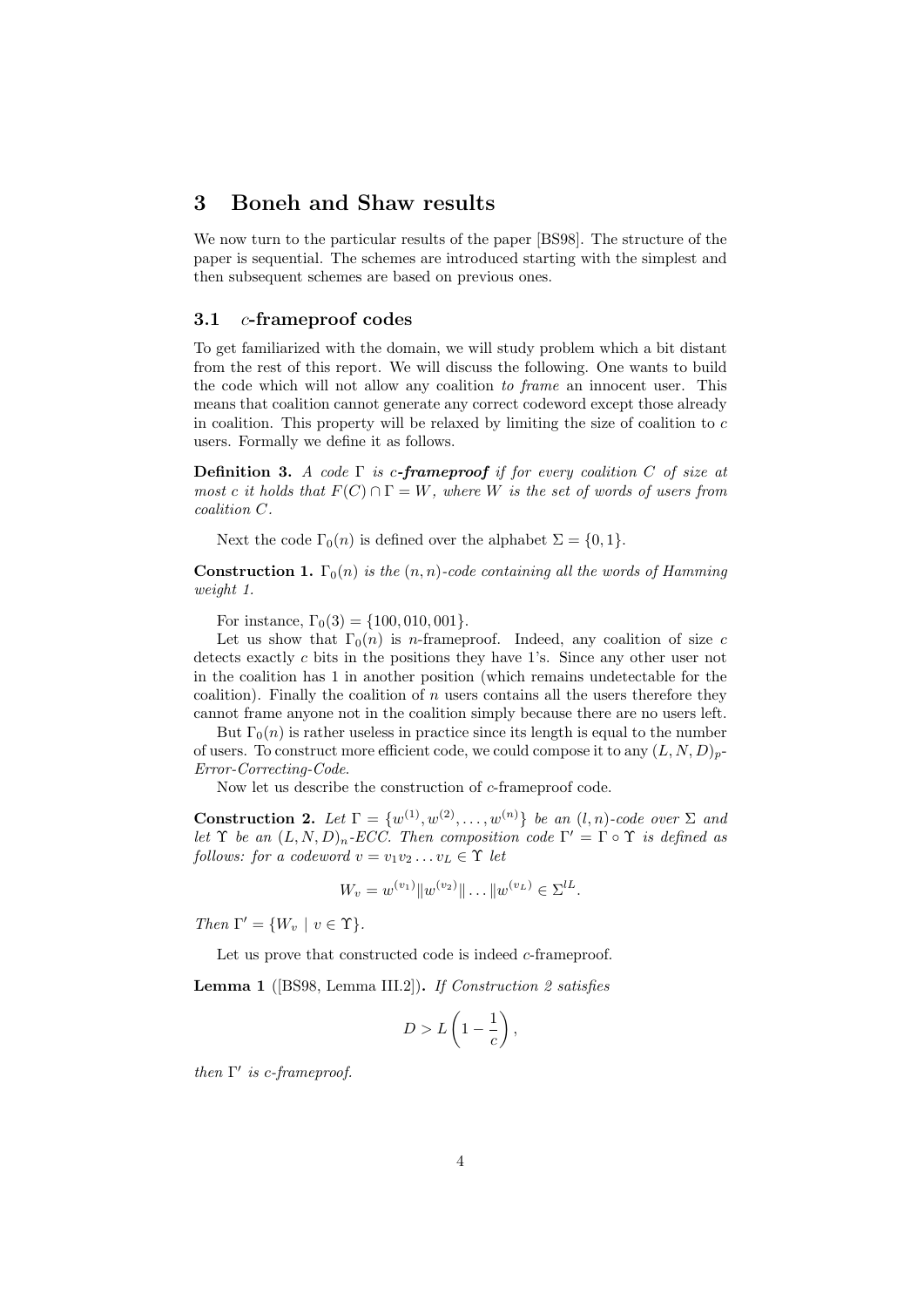*Proof.* By composing codes  $\Upsilon$  and  $\Gamma$  we map<sup>[3](#page-4-1)</sup> codewords in  $\Upsilon$  to the codewords in  $\Gamma'$ . We could consider coalition C either as  $\{v^{(1)}, v^{(2)}, \ldots, v^{(c)}\} \subseteq \Upsilon$  or as  $\{W_{v^{(1)}}, W_{v^{(2)}}, \ldots, W_{v^{(c)}}\} \subseteq \Gamma'.$ 

Let us suppose by contradiction that there is a codeword  $z \in \Upsilon$  such that

 $W_z \notin \{W_{v^{(1)}}, W_{v^{(2)}}, \dots, W_{v^{(c)}}\}$  but  $W_z \in F_{\Gamma'}(C)$ .

Since the minimum distance between each pair of codewords from  $\Upsilon$  is D, we have

$$
\mathbf{d}(z, v^{(k)}) \ge D > L\left(1 - \frac{1}{c}\right) \text{ for all } k = 1, \dots, c.
$$

This means that z and  $v^{(k)}$  match in less than  $L/c$  positions. Hence, there exists a position  $1 \leq j \leq L$  such that  $z_j \neq v_j^{(k)}$  for all  $k = 1, \ldots, c$ .

Consider next the following coalition in  $\Gamma$  (which is in a certain sense projection of  $C$  on *j*th position):

$$
C_j = \{w^{v_j^{(1)}}, w^{v_j^{(2)}}, \dots, w^{v_j^{(c)}}\}.
$$

Since  $\Gamma$  is a c-frameproof we know that  $w^{z_j} \notin F_{\Gamma}(C_j)$ . Then since  $w^{z_j}$  is a subword of  $W_z$ , this implies that  $W_z \notin F_{\Gamma'}(C)$ .

This contradiction proves the lemma.

 $\Box$ 

The question which remains open whether there exists required ECC. By picking the codewords randomly it is possible to obtain such a code. This is immediate from the Chernoff bound and we will state this in the following lemma.

<span id="page-4-2"></span>**Lemma 2** ([\[BS98,](#page-11-0) Lemma III.3]). For any positive integers n and N let  $L =$ 8n log N. Then there exists a  $(L, N, D)_{2n}$  – ECC which has

$$
D > L\left(1 - \frac{1}{n}\right).
$$

The main result on c-frameproof codes is the following.

**Theorem 1** ([\[BS98,](#page-11-0) Theorem III.4]). For any integers  $n > 0$  and  $c > 0$  let  $l = 16c^2 \log_2 n$ . Then there exists an  $(l, n)$ -code which is c-frameproof.

*Proof.* From Lemma [2](#page-4-2) we know that there exists  $(L, n, L(1-1/c))_{2c}$ -ECC where  $L = 8c \log n$ . Combining this with the code  $\Gamma_0(2c)$  and Lemma [1](#page-3-3) we get a cframeproof code for *n* users whose length is  $2cL = 16c^2 \log n$ .  $\Box$ 

However explicit construction of such a code is not so good due to a difficulty of explicit constructing of ECC.

#### <span id="page-4-0"></span>3.2 c-secure codes

Now we turn our attention to the following task. Suppose that a coalition C generates the word  $x \in F_{\Gamma}(C)$ . When the object marked by x is found, the distributor would like to detect some (at least one) pirates from C. Hence, a totally c-secure code is the combination of a c-frameproof code and a tracing algorithm A.

<span id="page-4-1"></span><sup>3</sup> Mapping is in fact bijective.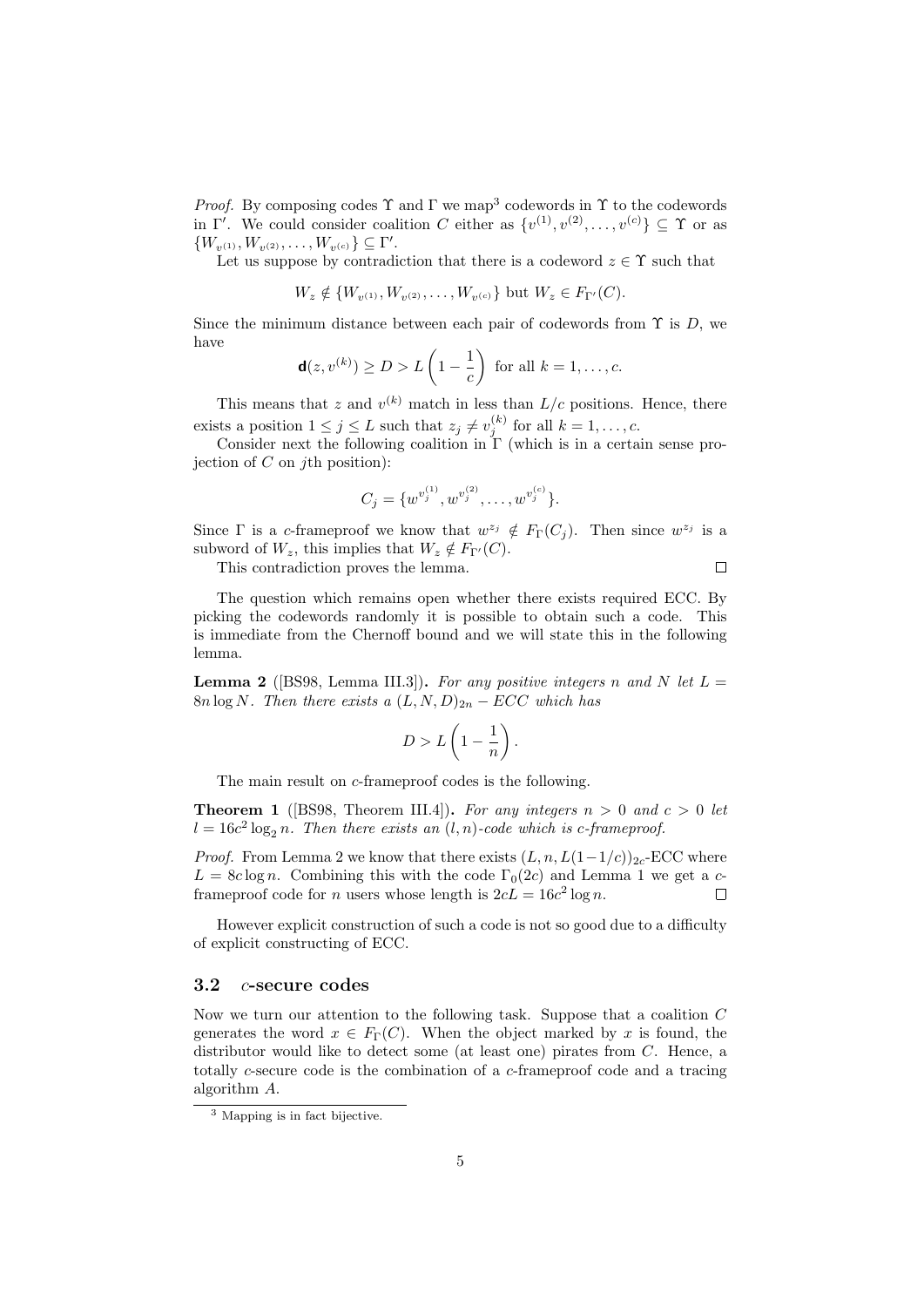**Definition 4** ([\[BS98,](#page-11-0) Definition IV.1]). A code  $\Gamma$  is **totally** c-secure if there exists a tracing algorithm A such that if a coalition  $C$  of at most c users generates a word x then  $A(x) \in C$ .

Note that any code is totally 1-secure provided the Marking assumption is true. Indeed, one pirate cannot detect any of marks and therefore could only distribute his own copy.

But unfortunately the freedom of coalition to make marks unreadable leads to the fact that there are no c-secure codes for  $c > 1$ .

**Theorem 2** ([\[BS98,](#page-11-0) Theorem IV.2]). For  $c \geq 2$  and  $n \geq 3$  there are no totally  $c\text{-}secure (l, n)\text{-}codes.$ 

*Proof.* First let us show that there are no totally 2-secure codes. Let  $\Gamma$  be an arbitrary  $(l, n)$ -code. Let  $w^{(1)}, w^{(2)}, w^{(3)}$  be three distinct codewords assigned to users  $u_1, u_2, u_3$ , respectively. Define the majority word M by

$$
M = \begin{cases} w_i^{(1)}, & \text{if } w_i^{(1)} = w_i^{(2)} \text{ or } w_i^{(1)} = w_i^{(3)} \\ w_i^{(2)}, & \text{if } w_i^{(2)} = w_i^{(3)} \\ ?, & \text{if all } w_i^{(1)}, w_i^{(2)}, w_i^{(2)} \text{ are different.} \end{cases}
$$

One can see that the word M could be produced by any of the coalitions  $\{u_1, u_2\}$ ,  ${u_1, u_3}, {u_2, u_3}.$  But we cannot determine any user who is guilty with certainty. Hence,  $\Gamma$  is not 2-secure.

Next we should point out that if the code is not 2-secure, then it is also not c-secure for all  $c > 2$ . Indeed, we could take the coalition of 2 pirates which is able to produce untraceable word x and just add  $c - 2$  users who are not traceable from the word  $x$ . Therefore this new coalition of  $c$  pirates produces untraceable word  $x$  and hence the code is not totally  $c$ -secure.

 $\Box$ 

Thus we need to relax the requirement. And exploiting the *randomness* will help us.[4](#page-5-1)

**Definition 5** ([\[BS98,](#page-11-0) Definition IV.2]). A fingerprint scheme  $\Gamma_r$  with a random string r is c-secure with  $\epsilon$ -error if there exists a tracing algorithm A satisfying the following condition: for any coalition  $C$  of at most c users and any word  $x \in F_{\Gamma}(C)$  we have

$$
\mathbf{P}\{A(x) \in C\} > 1 - \epsilon
$$

where the probability is taken over the random bits  $r$  and the random choices made by the coalition.

With security of fingerprinting scheme defined as above we are able to build good schemes.

#### <span id="page-5-0"></span>3.3 Replication scheme

This section will discuss the n-secure codes that are the building block (the inner code) for the logarithmic c-secure codes that will be discussed in the next

<span id="page-5-1"></span><sup>4</sup> The piece of randomness used below could also be viewed as a secret key needed for fingerprinting.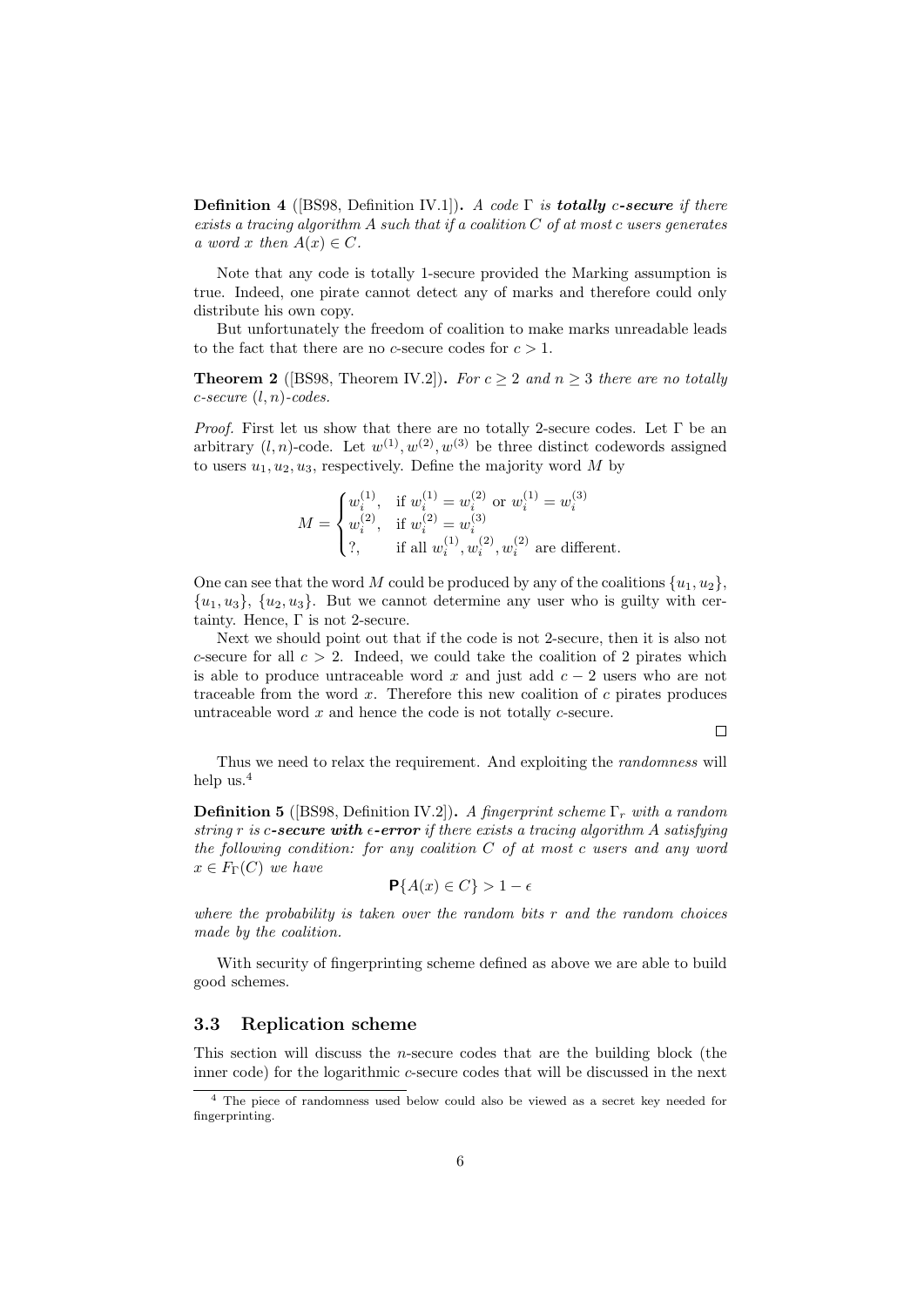section. This *n*-secure code is called the *Boneh and Shaw Replication Scheme*  $(BS-RS).$ 

Let  $y_m$  be a column of height n in which the first m bits are 1 and the rest are 0. Let us construct the following matrix (we describe it by enumerating its columns):

$$
Y(n,d) = (\underbrace{y_1 y_1 \dots y_1}_{d \text{ times}} \underbrace{y_2 y_2 \dots y_2}_{d \text{ times}} \dots \underbrace{y_{n-1} y_{n-1} \dots y_{n-1}}_{d \text{ times}})
$$

We define  $\Gamma_0(n, d)$  as an  $(n(d-1), n)$ -code whose codewords are rows of the matrix  $Y(n, d)$ . The amount of duplication d determines the error probability  $\epsilon$ . For example,  $\Gamma_0(4,3)$  for users  $A, B, C, D$  is defined by

Y (4, 3) = 111111111 000111111 000000111 000000000 A B C D

Let  $\Gamma_0(n, d) = \{w^{(1)}, w^{(2)}, \dots, w^{(n)}\}$ . Before using this, the distributor applies to the columns of  $Y(n, d)$  random permutation  $\pi$ , hence user  $u_i$  receives fingerprint  $\pi(w^{(i)})$ . The same permutation  $\pi$  is used for all the users and is kept secret from them<sup>[5](#page-6-0)</sup>.

Next let us introduce some notation.

 $B_m$  is the set of positions where columns  $y_m$  are mapped by  $\pi$ ,  $|B_m| = d$ . In other words, if  $\pi = (\pi_1, \pi_2, \ldots, \pi_{d(n-1)})$ , then

$$
B_m = \{\pi_i \mid (m-1)d + 1 \le i \le md\}.
$$

Note that  $\{1, 2, ..., d(n-1)\} = B_1 \sqcup B_2 \sqcup \cdots \sqcup B_{n-1}.$ 

In fact, the permutation of columns of  $Y(n, d)$  is defined only by partition of  $\{1, 2, \ldots, d(n-1)\}\$  into  $B_1, B_2, \ldots, B_{n-1}$  because of repetitive columns. There-fore there are only<sup>[7](#page-6-2)</sup>

$$
\binom{d(n-1)}{d,d,\ldots,d} = \frac{(d(n-1))!}{(d!)^{n-1}}
$$

really different permutations of  $Y(n, d)$ .

For  $2 \leq s \leq n-1$  define  $R_s = B_{s-1} \sqcup B_s$ .

For instance, suppose for  $\Gamma_0(4,3)$  we use the following permutation  $\pi =$  $(7, 3, 2, 4, 9, 5, 1, 6, 8)$ . Then

π (Y (4, 3)) = 111111111 100111011 100001010 000000000 

$$
B_1 = \{2, 3, 7\}, B_2 = \{4, 5, 9\}, B_3 = \{1, 6, 8\}.
$$
  

$$
R_2 = \{2, 3, 4, 5, 7, 9\}, R_3 = \{1, 4, 5, 6, 8, 9\}.
$$

<span id="page-6-0"></span><sup>&</sup>lt;sup>5</sup> Therefore the scheme uses  $\log(d(n-1)) \approx d(n-1) \log d(n-1)$  bits of randomness to represent permutation  $\pi$ .

<span id="page-6-1"></span> $6 \cup$  denotes union for pairwise nonoverlapping sets.

<span id="page-6-2"></span><sup>&</sup>lt;sup>7</sup> The fact which is known from combinatorics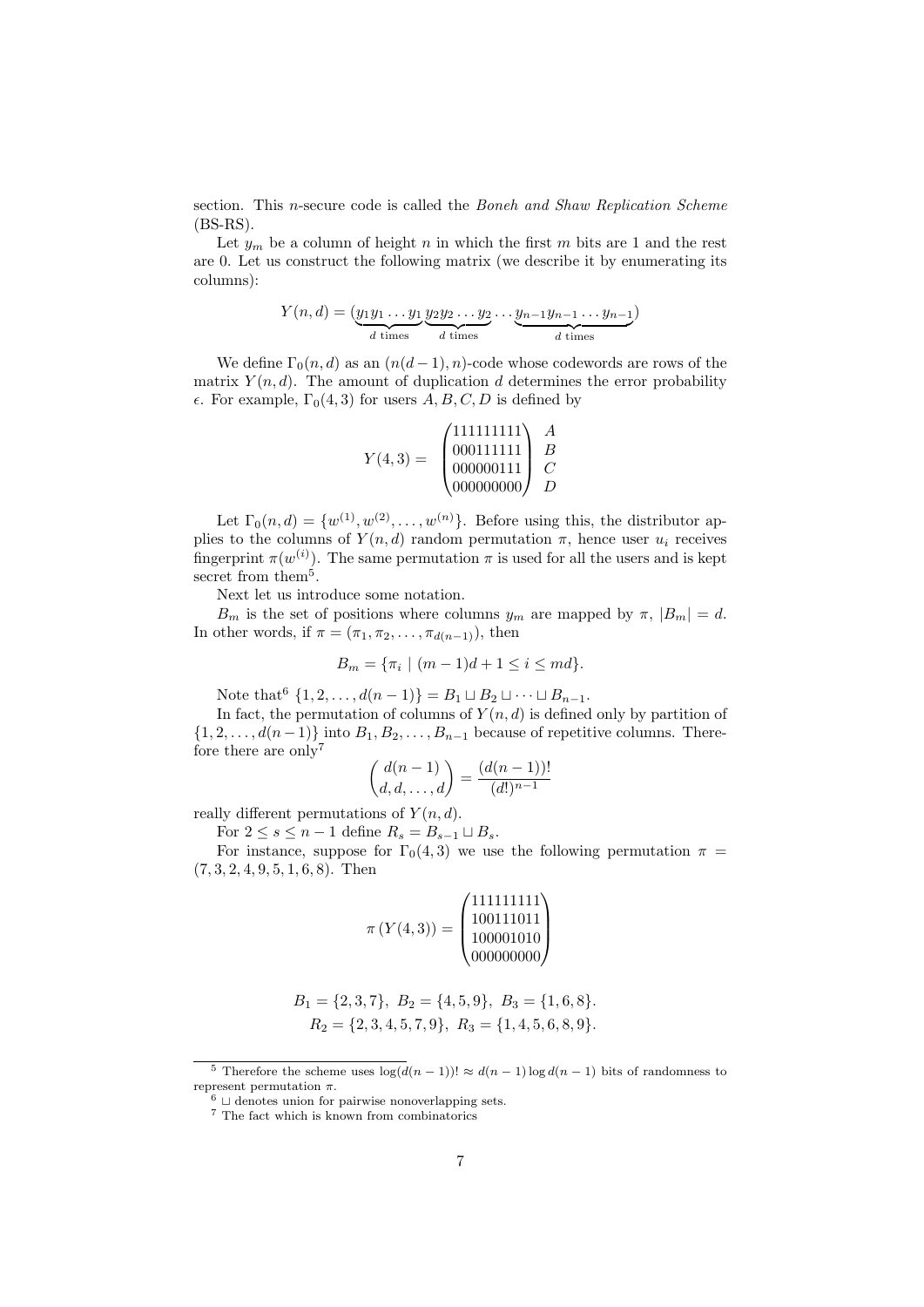Before we turn to a strict proof, let us give some intuition. If we remove sth row from  $\pi(Y(n, d))$ , all the columns in positions  $R_s$  will become the same. Hence, for  $i \in R_s$  one cannot tell if i lies in  $B_{s-1}$  or  $B_s$ . If user s is not in the coalition, the pirates cannot reconstruct more than  $\pi(Y(n,d))$  with sth row removed and therefore they cannot tell if i lies in  $B_{s-1}$  or  $B_s$ . So whichever strategy the pirates use to produce a word x, the 1's in  $x|_{R_s}$  will be evenly distributed between  $x|_{B_{s-1}}$  and  $x|_{B_s}$  (with high probability). Hence, if the 1's  $\inf x|_{R_s}$  are not evenly distributed then, with high probability, user s is a member of the coalition that generated  $x$ .

<span id="page-7-0"></span>Algorithm 1. Given  $x \in \{0,1,?\}^{d(n-1)}$ , find a subset of the coalition that produced x.

- 1. Set all ?-bits to 0.
- 2. If  $\mathbf{w}(x|_{B_1}) > 0$  then output "User 1 is guilty".
- 3. If  $\mathbf{w}(x|_{B_{n-1}}) < d$  then output "User *n* is guilty".
- 4. For  $s = 2, 3, ..., n 1$  do: let  $k = \mathbf{w}(x|_{R_s})$ . If

$$
\mathbf{w}(x|_{B_{s-1}}) < \frac{k}{2} - \sqrt{\frac{k}{2} \log \frac{2n}{\epsilon}}
$$

then output "User s is guilty".

To prove the correctness of algorithm we will prove first the next two lemmas.

<span id="page-7-1"></span>**Lemma 3** ([\[BS98,](#page-11-0) Lemma V.2]). Consider the code  $\Gamma_0(n, d)$  with

$$
d = 2n^2 \log(2n/\epsilon).
$$

Let  $x$  be the word produced by coalition  $C$  and  $S$  be the set of users which Algorithm [1](#page-7-0) pronounces as guilty. Then

$$
\mathbf{P}\left\{S\subseteq C\right\}\geq 1-\epsilon.
$$

*Proof.* Suppose  $1 \in S$ . This implies that  $\mathbf{w}(x|_{B_1}) > 0$ . If user 1 would not be a member of C, all the pirates would have 0's in  $B_1$ . Therefore the bits in  $B_1$ would be undetectable for C and  $\mathbf{w}(x|_{B_1}) = 0$ . Contradiction shows that user 1 is indeed member of C.

With almost the same argument we have that if  $n \in S$  then  $n \in C$ .

Now suppose that algorithm pronounces user  $1 < s < n$  as guilty but user s is innocent, i.e.  $s \notin C$ . As it was shown above, the coalition cannot tell which bits in  $R_s$  belong to  $B_{s-1}$  and which belong to  $B_s$ . Since  $\pi$  was chosen uniformly at random, we could assume that coalition placed the 1's in  $x|_{R_s}$  randomly.

Let  $k = \mathbf{w}(x|_{R_s})$  and  $\xi_k = \mathbf{w}(x|_{B_{s-1}})$  given that  $\mathbf{w}(x|_{R_s}) = k$ . For any  $\max(0, k - d) \leq r \leq \min(d, k)$ :

$$
\mathbf{P}\{\xi_k = r\} = \frac{\binom{d}{r}\binom{d}{k-r}}{\binom{2d}{k}}.
$$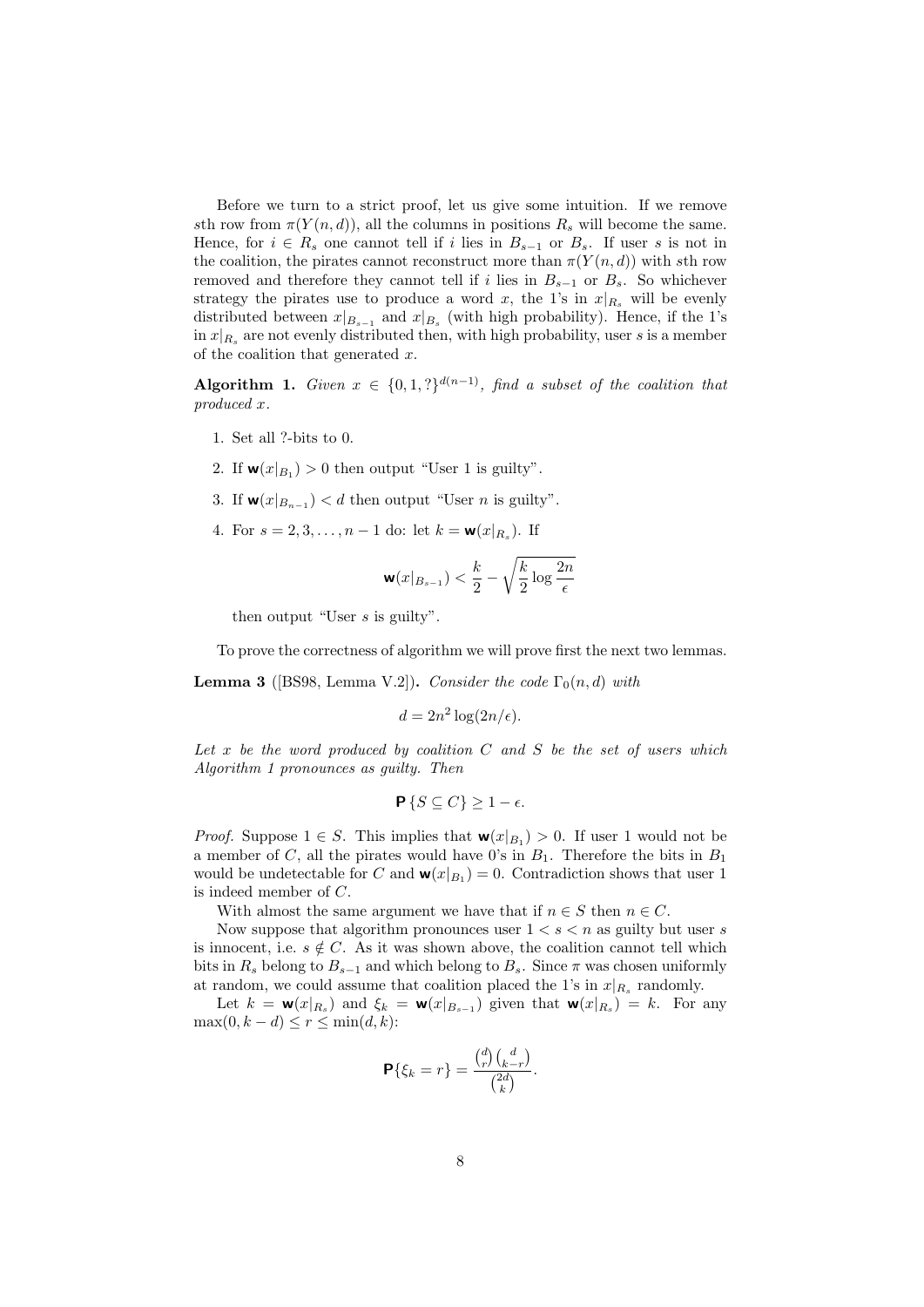From definition of  $\xi_k$  we know that expectation of  $\xi_k$  is  $k/2$ . Next, to estimate the probability that s was pronounced guilty we need to estimate

$$
\mathbf{P}\left\{\xi_k < \frac{k}{2} - \sqrt{\frac{k}{2}\log\frac{2n}{\epsilon}}\right\}
$$

given the distribution above.

Let  $\eta$  be a binomial random variable over k experiments with success probability 1/2. One could check that for any r we have that  $P\{\xi_k = r\} \leq 2P\{\eta = r\}.$ Then for any  $a > 0$ 

$$
\mathbf{P}\left\{\xi_k < \frac{k}{2} - a\right\} \le 2\mathbf{P}\left\{\eta < \frac{k}{2} - a\right\}
$$
\n
$$
\le 2\mathbf{P}\left\{\eta \le \frac{k}{2} - a\right\} \le e^{-2a^2/k}
$$

where the last inequality follows from the standard Chernoff bound. Setting  $a = \sqrt{(k/2) \log(2n/\epsilon)}$  leads to

$$
\mathbf{P}\left\{\xi_k < \frac{k}{2} - \sqrt{\frac{k}{2}\log\frac{2n}{\epsilon}}\right\} \le 2e^{-\log(2n/\epsilon)} = \frac{\epsilon}{n}.
$$

Hence if user  $s$  is innocent then the probability of him being pronounced guilty by Algorithm [1](#page-7-0) is at most  $\epsilon/n$ .<sup>[8](#page-8-0)</sup> Therefore, the probability that some innocent user will be pronounced as guilty is not more than  $\epsilon$ . This proves the lemma.  $\Box$ 

<span id="page-8-1"></span>**Lemma 4** ([\[BS98,](#page-11-0) Claim V.4]). Consider the code  $\Gamma_0(n, d)$  with

$$
d = 2n^2 \log(2n/\epsilon).
$$

Let x be the word produced by coalition  $C$  and Algorithm [1](#page-7-0) pronounces no users as guilty. Then for all s we have

$$
\mathbf{w}(x|_{B_s}) \le 2s^2 \log \frac{2n}{\epsilon}.
$$

Proof. By induction on  $s$ .

For  $s = 1$ , this is trivial since  $\mathbf{w}(x|_{B_1}) = 0$ .

Now we assume the claim holds for  $s < n - 1$  and prove it for  $s + 1$ . Define

$$
k = \mathbf{w}(x|_{B_s})
$$
  

$$
k' = \mathbf{w}(x|_{B_{s+1}}).
$$

Then inductive hypothesis is

$$
k \le 2s^2 \log \frac{2n}{\epsilon}.
$$

Since  $s + 1$  was not pronounced guilty and since  $\mathbf{w}(x|_{R_{s+1}}) = k + k'$ , we have

$$
k \ge \frac{k+k'}{2} - \sqrt{\frac{k+k'}{2} \log \frac{2n}{\epsilon}}.
$$

<span id="page-8-0"></span><sup>&</sup>lt;sup>8</sup> Or, to be precise,  $\frac{n-2}{n}\epsilon$ .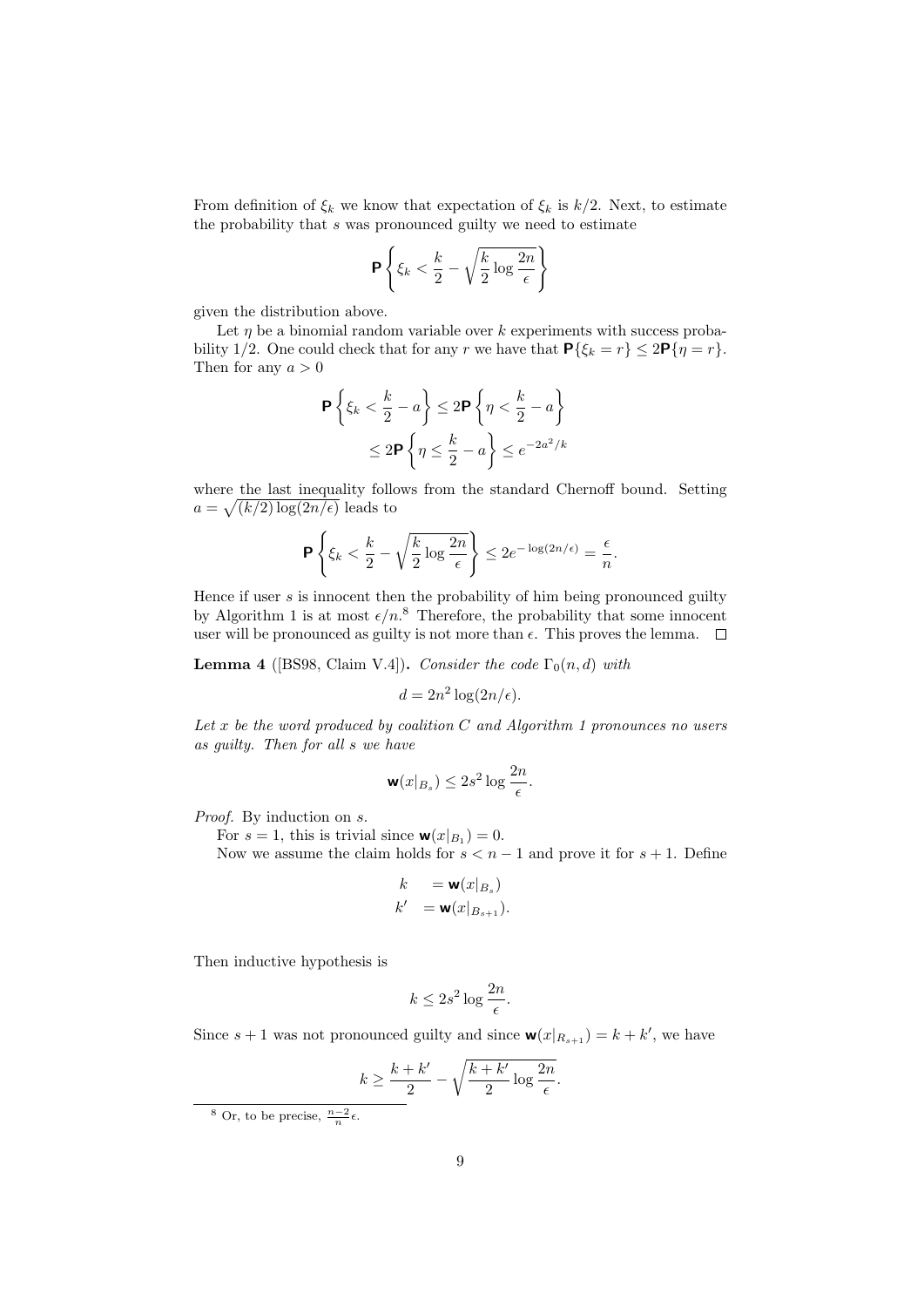From last two inequalities noting that  $s \geq 1$  we have

$$
k' \le 2(s+1)^2 \log \frac{2n}{\epsilon}.
$$

Therefore the lemma also holds for  $s + 1$  and by induction we have proved the lemma.  $\Box$ 

Now we are ready to prove the correctness of Algorithm [1.](#page-7-0)

**Theorem 3** ([\[BS98,](#page-11-0) Theorem V.1]). For  $n \geq 3$  and  $\epsilon > 0$  let  $d = 2n^2 \log_2(2n/\epsilon)$ . The fingerprinting scheme  $\Gamma_0(n, d)$  is n-secure with  $\epsilon$ -error.

Proof. From Lemma [3](#page-7-1) we have that either Algorithm [1](#page-7-0) is correct, or it pronounces no-one guilty.

If no-one was pronounced guilty, for user  $n$  we know that

$$
\mathbf{w}(x|_{B_{n-1}}) = d = 2n^2 \log \frac{2n}{\epsilon}.
$$

On the other hand, from Lemma [4](#page-8-1) for  $s = n - 1$  we have

$$
\mathbf{w}(x|_{B_{n-1}}) \le 2(n-1)^2 \log \frac{2n}{\epsilon}.
$$

This contradiction proves the theorem.

The length of this code is  $d(n-1) = O(n^3 \log_2(n/\epsilon)).$ 

#### <span id="page-9-0"></span>3.4 Concatenated scheme

The idea here is to compose replication scheme from previous section with the Random Code (RC) scheme due to [\[Che96\]](#page-11-4). n-secure code is used as the alphabet over which RC can be applied. A particular RC which was used is kept secret. This is an addition to keeping hidden the L permutations used when embedding the L copies of  $\Gamma_0(n, d)$  in the object. The resulting code is called the Boneh and Shaw Concatenated Scheme (BS-CS). The concatenation is achieved as described in section [3.1.](#page-3-1)

**Theorem 4** ([\[BS98,](#page-11-0) Theorem V.5]). Given an integers N, c, and  $\epsilon > 0$  set  $n = 2c, L = 2c \log(2N/\epsilon)$  and  $d = 2n^2 \log(4nL/\epsilon)$ . Then BS-CS is a code which is c-secure with  $\epsilon$ -error. The code contains N words and has a length

$$
l = O(Ldn) = O\left(c^4 \log \frac{N}{\epsilon} \log \frac{1}{\epsilon}\right).
$$

Proof. Proof of the theorem is based on the results of [\[Che96\]](#page-11-4). As for now we will only point out the tracing algorithm.

**Algorithm 2.** Given  $x \in \{0,1\}^l$ , find a member of the guilty coalition that produced x.

1. Apply Algorithm [1](#page-7-0) to each of the  $L$  components of  $x$ . For each component  $i = 1, \ldots, L$  arbitrarily choose one of the outputs of Algorithm [1.](#page-7-0) Set  $g_i$ to be this chosen output. Note that  $g_i \in \{1, \ldots, n\}$ . Next, form the word  $g = g_1 \dots g_L$ .

 $\Box$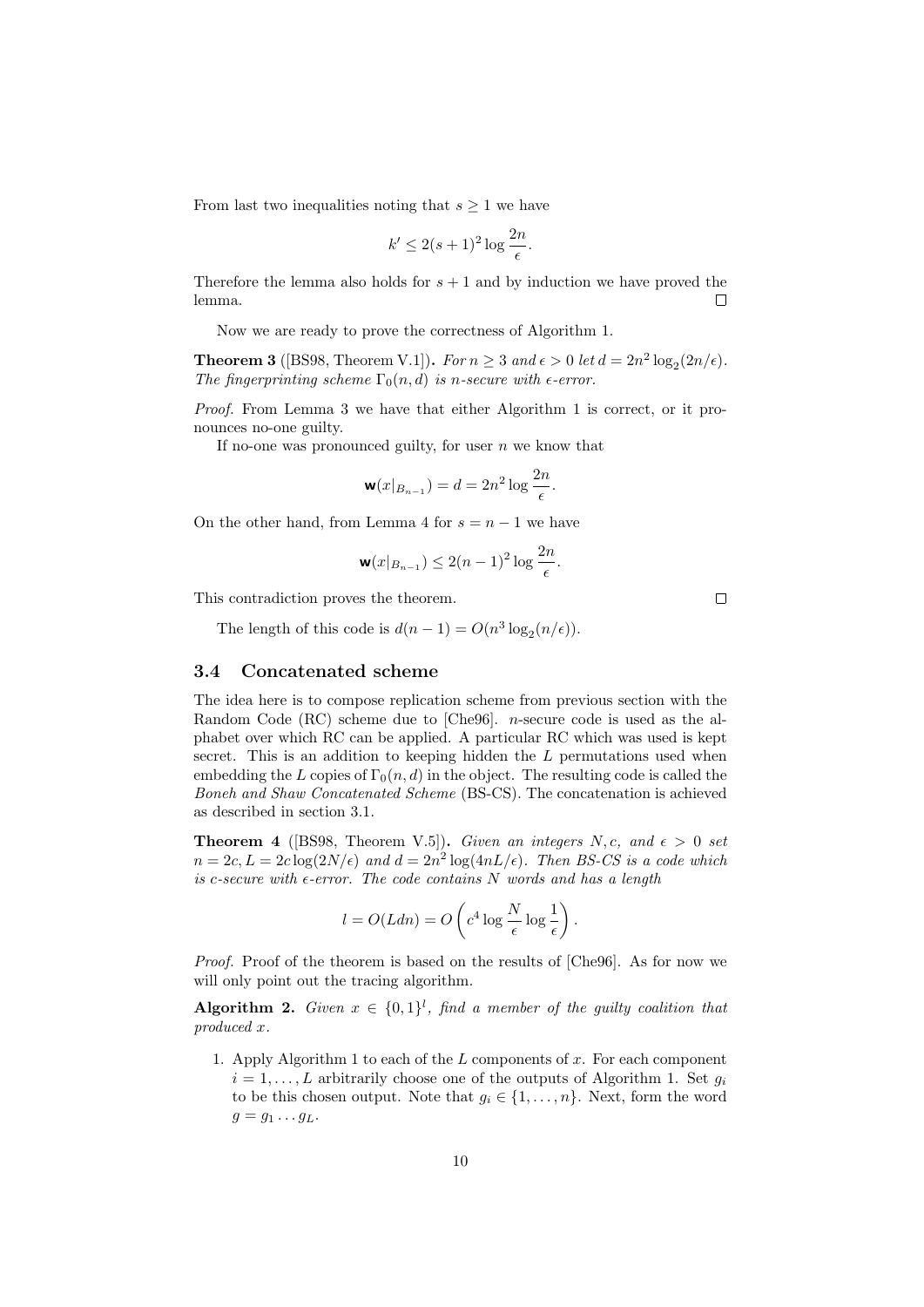- 2. Find the word  $w$  in the RC which was used such that Hamming distance between  $w$  and  $q$  is minimal.
- 3. Let u be the user whose codeword is derived from w. Output "User u is guilty".

#### <span id="page-10-0"></span>3.5 Lower bound on the codes length

The theoretical lower bound on the length of c-secure codes is given in the following theorem.

**Theorem 5** ([\[BS98\]](#page-11-0) VI.1). Let  $\Gamma$  be an  $(l, n)$  fingerprinting scheme over a binary alphabet. Suppose  $\Gamma$  is c-secure with  $\epsilon$  error. Then the code length is at least

$$
l \ge \frac{1}{2}(c-3)\log\left(\frac{1}{\epsilon c}\right).
$$

*Proof notes.* In the proof authors suppose by contrary that  $l < \frac{1}{2}(c-3)\log_2(\frac{1}{\epsilon c})$ and show that every coalition of c pirates can produce untraceable codeword.

To do so, the coalition builds the codeword which is explicitly constructed in the paper. But the coalition succeeds in the word construction if the following occurs simultaneously: a) it correctly guessed  $k_0 \in \{2, 3, \ldots, c-2\}$  (with probability  $\frac{1}{c}$ ); b) it correctly set bits in some locations (with probability  $c\epsilon$ ). The probability of simultaneous occurrence of both events is not less than  $\epsilon$ .  $\Box$ 

Note also that the mentioned lower bound is not necessarily tight, i.e. it may happen that the codes with such a length do not exist. However, the difference between the lower bound:

$$
l \ge \frac{1}{2}(c-3)\log\left(\frac{1}{\epsilon c}\right).
$$

and the results from Composition Scheme:

$$
l = O\left(c^4 \log\left(\frac{N}{\epsilon}\right) \log\left(\frac{1}{\epsilon}\right)\right)
$$

is non-negligible therefore it seems that shorter  $n$ -secure schemes exist.

Schaathun in [\[Sch06\]](#page-11-5) and then in a joint paper with Fernandez [\[SF06\]](#page-12-1) came up with two schemes with good rates, where the codewords are significantly shorter than in the Boneh-Shaw scheme.

## <span id="page-10-1"></span>4 Further research ideas

#### <span id="page-10-2"></span>4.1 Better results for small coalitions

The results in [\[BS98\]](#page-11-0) are obtained for arbitrary c. On the other hand intuition suggests that for small values of c (for instance,  $c = 2$  or  $c = 3$ ) better results could be obtained.

Sebe and Domingo-Ferrer in [\[SDF02a\]](#page-12-2) and [\[SDF02b\]](#page-12-3) constructed 3-secure codes that (given a relatively small number of possible buyers) are much shorter than the general construction of Boneh and Shaw. This was improved by Schaathun in [\[Sch04\]](#page-11-6).

 $\Box$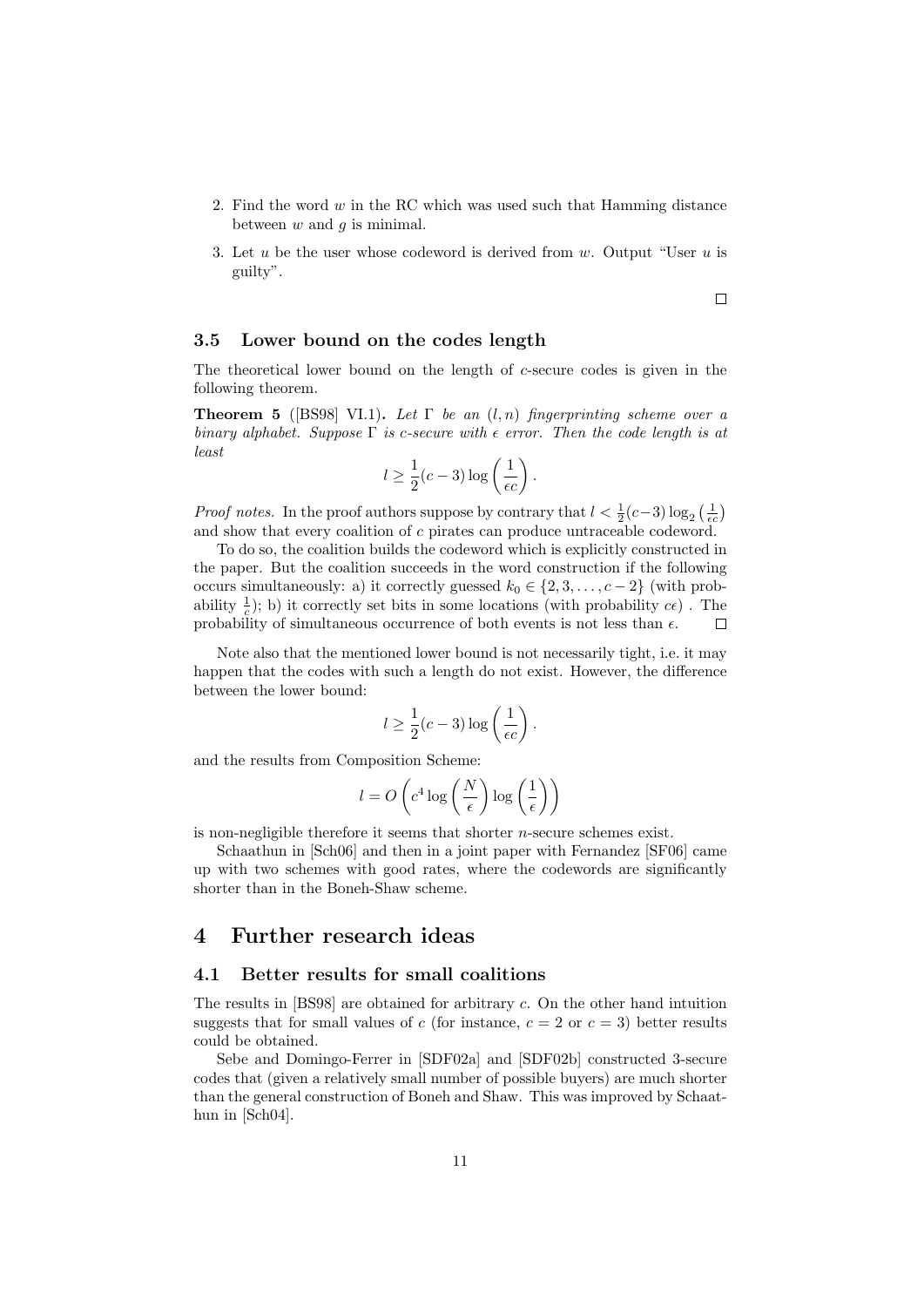#### <span id="page-11-1"></span>4.2 Changed abilities of the collusive coalition

Abilities of the collusive coalition is a very important settings of the problem. Let us remind that in [\[CFNP00\]](#page-11-7) coalition was not able to make the marks unreadable. That allowed authors to get much better results than in [\[BS98\]](#page-11-0).

It would be interesting to study coalitions with different abilities to change the data. It seems that empowering is not really interesting as the coalition is powerful enough already. Alternatively, we can study coalitions with more restricted abilities. For instance, it could be a maximum number of changed marks or marks made unreadable.

Some computational capabilities limitations could be sound limitation too.

## <span id="page-11-2"></span>4.3 Detecting more pirates

The fingerprinting scheme suggested in [\[BS98\]](#page-11-0) allows for (with high probability) exposure of only one pirate. However it could be useful to find more of them, ideally – all the pirates that actively participated in the generation of the codeword.

List decoding, introduced in [\[Sch06\]](#page-11-5) as outer code decoding, facilitates the tracing of more than one pirate. This should be studied in greater detail.

#### <span id="page-11-3"></span>4.4 Using less randomness

The Boneh-Shaw Concatenated Scheme uses a lot of randomness. It would be interesting to find if less random data usage will still allow to construct secure fingerprinting schemes (maybe for small coalitions).

## References

- <span id="page-11-0"></span>[BS98] Dan Boneh and James Shaw. Collusion-secure fingerprinting for digital data. Information Theory, IEEE Transactions on, 44(5):1897– 1905, 1998.
- <span id="page-11-7"></span>[CFNP00] Benny Chor, Amos Fiat, Moni Naor, and Benny Pinkas. Tracing traitors. Information Theory, IEEE Transactions on, 46(3):893–910, 2000.
- <span id="page-11-4"></span>[Che96] Yeow Meng Chee. Turán-type problems in group testing, coding theory and cryptography. PhD thesis, Waterloo, Ont., Canada, Canada, 1996. AAINN15293.
- <span id="page-11-6"></span>[Sch04] Hans Georg Schaathun. Fighting three pirates with scattering codes. In Information Theory, 2004. ISIT 2004. Proceedings. International Symposium on, page 202. IEEE, 2004.
- <span id="page-11-5"></span>[Sch06] Hans Georg Schaathun. The Boneh-Shaw fingerprinting scheme is better than we thought. *Information Forensics and Security*, IEEE Transactions on, 1(2):248–255, 2006.